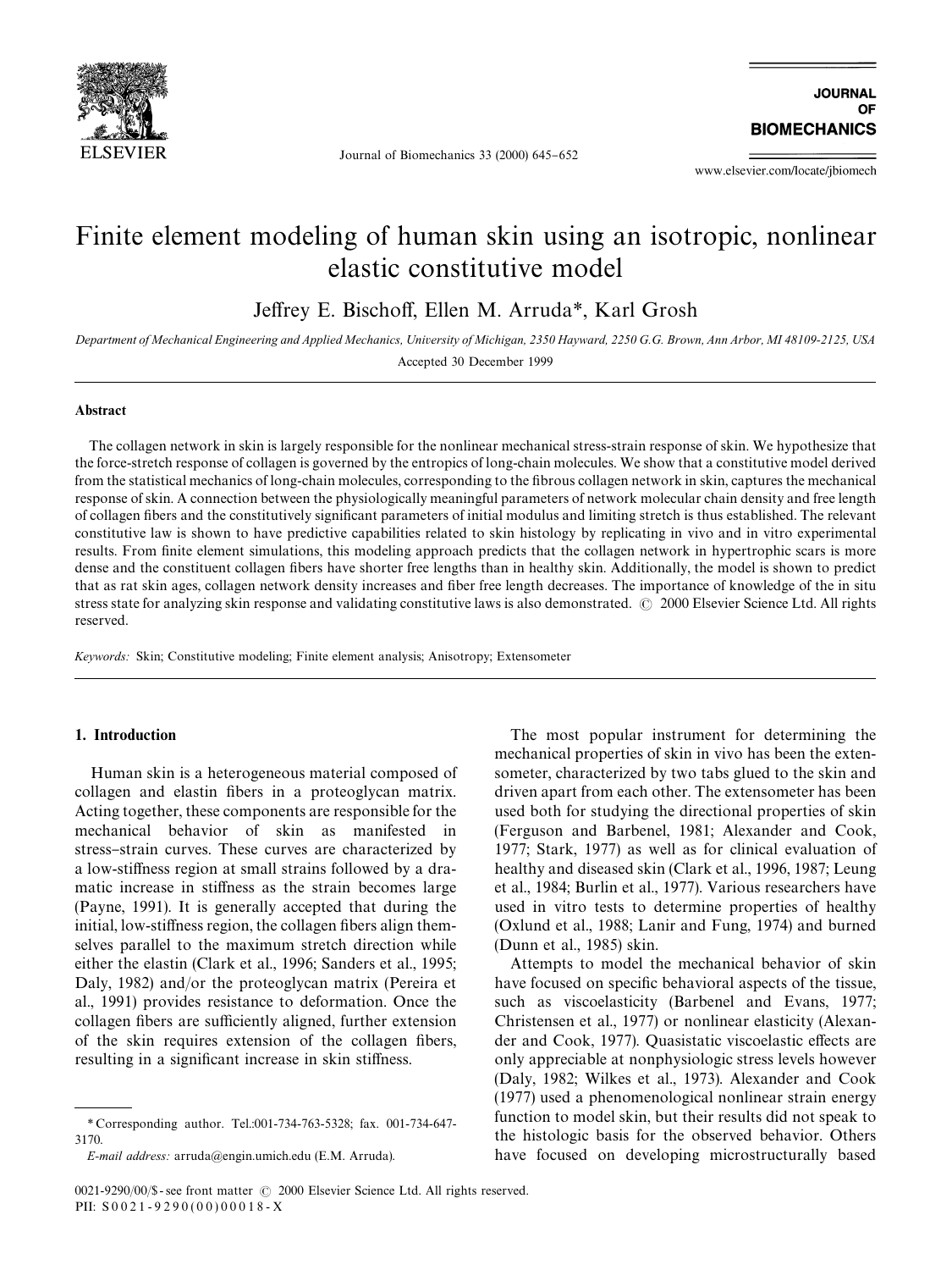models to explain specific traits of the bulk tissue response directly attributable to one component of the tissue, such as the collagen fibers (Haut and Little, 1972). However, this model is applicable to single collagen fibers, and the constitutive law for individual fibers has not yet been incorporated into a network formulation to model bulk tissue behavior.

We hypothesize that since the mechanical behavior of skin at large stretches is dominated by the macromolecular collagen network, a constitutive model based on the entropy change upon stretching of long-chain molecules using physiologically meaningful parameters to represent the collagen network in skin accurately models the elastic behavior of skin. The recent success of statistical mechanics models to describe stretching of DNA (Marko and Siggia, 1995) motivates this hypothesis. This modeling approach is fully compliant with the rubrics of continuum mechanics and results in a specific form for the strain energy density. Consequently, by incorporating this constitutive law into a finite element simulation, results from various experiments can be compared, and changes in a model parameter associated with a skin property such as collagen density predict a change in skin histology between two samples. Additionally, we hypothesize that anisotropic behavior of skin is modeled using an initially isotropic constitutive law that develops anisotropy in the presence of an anisotropic stress state.

# 2. Methods

Experiments in the literature were sought to provide data necessary to estimate the material constants inherent to the constitutive law and to provide a basis for comparison with finite element predictions. Details about the modeling techniques and the experimental data that served as the bases for the simulations are as follows.

Finite element simulations were performed using ABAQUS/Standard Version 5.7, a commercially available finite element software package produced by Hibbitt, Karlsson & Sorensen, Inc (Hibbitt, 1997). Three- or four-node linear, plane stress elements (ABAQUS element types CPS3 and CPS4, respectively) were used for all simulations. Quasi-static simulations allowing for nonlinearities arising from both the constitutive law and large geometric deformations were performed. The finite element mesh density was determined through a convergence study on the predicted stress fields, requiring that the stress in the relevant gauge section change by less than 1% upon further mesh refinement.

An initially isotropic rubbery elastic constitutive law developed by Arruda and Boyce (1993) was incorporated into ABAQUS to model skin behavior. This model, referred to as the eight-chain model, was developed to capture the large, three-dimensional stress vs. stretch behavior of rubbery elastic materials. Here the material parameters of the constitutive law (*N*, the number of rigid links of length *l* in the fiber which is thus a measure of the free length  $r_0 = \sqrt{N}l$  of the fiber, and  $n(1/m^3)$ , the network molecular chain density) were recast in terms of appropriate collagen network descriptors (*N* represents the free length of the collagen fibers, and *n* represents the collagen fiber density and is directly manifested as the initial skin stiffness) to apply this physically based constitutive model to biological materials. The strain energy density for this model fully adheres to the tenets of continuum mechanics (Malvern, 1969).

The true stress-stretch relation for the eight-chain model is given by

$$
\sigma_1 - \sigma_2 = \frac{nk\Theta}{3} \sqrt{N} \mathcal{L}^{-1} \left[ \frac{\lambda_c}{\sqrt{N}} \right] \frac{(\lambda_1^2 - \lambda_2^2)}{\lambda_c},\tag{1}
$$

where  $\sigma_i$  is a principal stress component,  $k = 1.3807 \times 10^{-23}$  Nm/K is Boltzmann's constant,  $\Theta$  = 298 K is absolute temperature,  $\mathscr{L}^{-1}$  is the inverse Langevin function and  $\lambda_c$  is the chain stretch defined as

$$
\lambda_{\rm c} = \frac{1}{\sqrt{3}} (\lambda_1^2 + \lambda_2^2 + \lambda_3^2)^{1/2},\tag{2}
$$

where the subscripts 1,2,3 represent the three principal stretch directions (Arruda and Boyce, 1993). The Langevin function is defined as  $\mathcal{L}(x) \equiv \coth(x) - (1/x)$ . As the argument  $\lambda_c / \sqrt{N}$  of the inverse Langevin approaches unity  $\mathscr{L}^{-1}[\lambda_c/\sqrt{N}]$  asymptotically increases, resulting in an exponentially increasing stiffness, thereby describing the strain-hardening response of macromolecules. When the chain stretch  $\lambda_c$  reaches  $\sqrt{N}$ , this value is called the locking stretch as further increases in strain encounter large increases in stress.

Data were obtained from the literature for two distinct in vitro experiments and one in vivo experiment, as described below. Numerical simulation methods corresponding to each experiment are also discussed.

Dunn et al. (1985) excised normal skin samples and hypertrophic scar (HTS) samples from human cadavers. Uniaxial tensile tests were performed on samples 20 mm long and 10 mm wide. The thickness of each of the specimens was not reported, so a thickness of 1 mm (Payne, 1991) was assumed here. Tests on HTS samples were performed along the long axis of the scars. At each location from which normal skin samples were excised, several specimens at different orientations were tested to account for directional variations in mechanical behavior; only an average response was reported. Data were reported as stress-strain; though not stated in the protocol, it was assumed here that the reported stress was nominal stress, and the strain was converted here to stretch using the logarithmic strain.

Because two planes of symmetry exist in the reported in vitro experimental protocol, appropriate boundary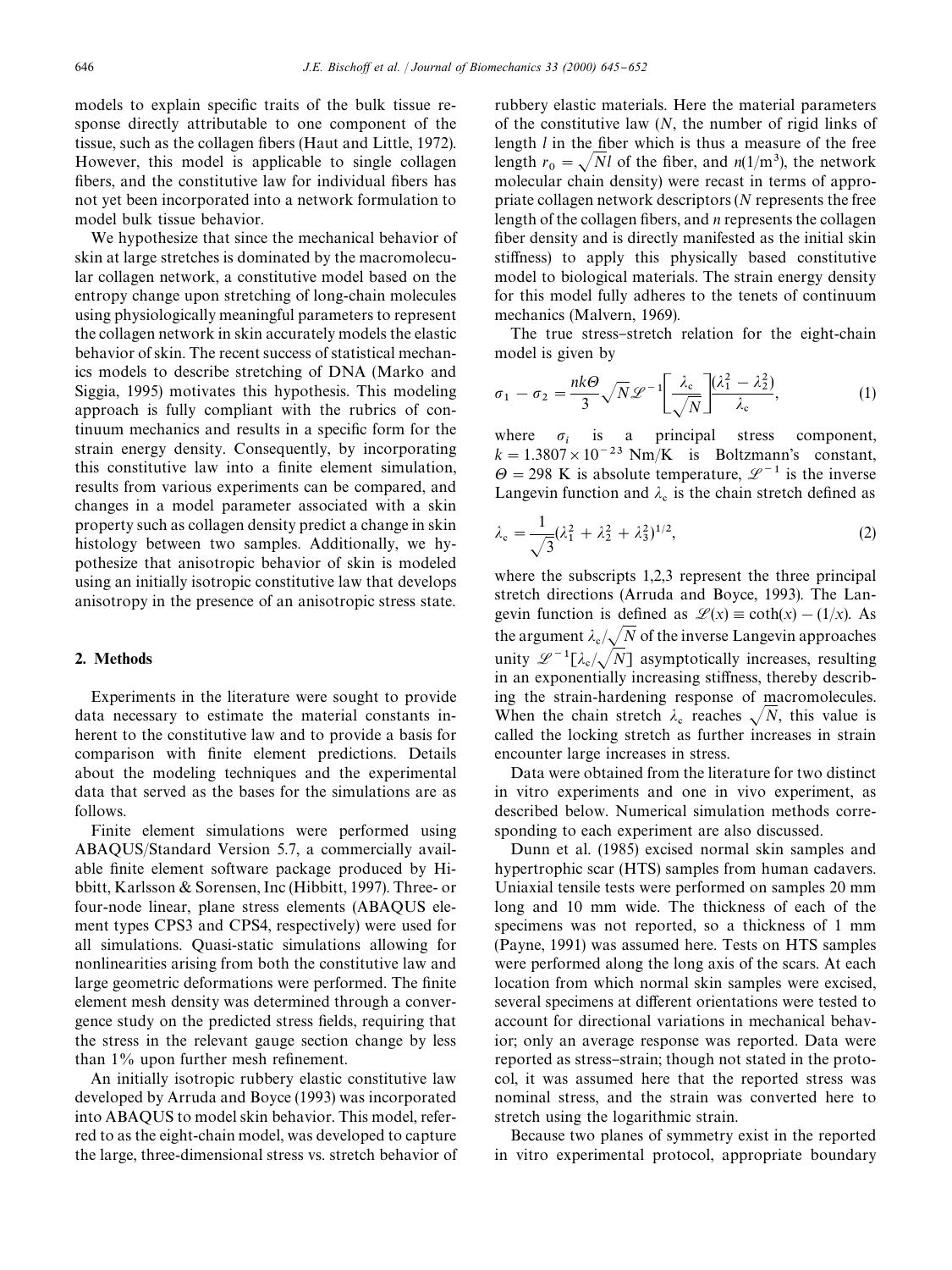conditions were applied so that only one quarter of the  $20 \text{ mm} \times 10 \text{ mm}$  domain required discretization. Thirtyfive equally sized four-node elements ( $7 \times 5$ ) were used in the model. Though it is not explicitly stated in the experimental protocol, it was assumed that the excised specimens were allowed to completely relax prior to testing, and thus no prestress was applied to the model. Force data were converted to nominal stress by dividing by the initial cross-sectional area used in the simulation  $(5 \text{ mm} \times 1 \text{ mm})$ .

Belkoff and Haut (1991) excised skin from the backs of rats of various ages. They restored the excised sections to their original dimensions and cut dumbbell-shaped specimens oriented laterally or longitudinally relative to the spine of the rat, with gauge length and gauge width of 22.4 and 4.8 mm, respectively. The samples were allowed to relax and then placed in the grips of a servohydraulic testing machine. The grips were separated until a load of 0.1 N was realized; this grip-to-grip distance was then considered to be the gauge length and was typically 2 mm less than the length of the skin specimen found in situ (Belkoff, 1999). However, exact gauge dimensions were not reported. This highlights the difficulty in correlating constitutive models, which require precise knowledge of strains and the stress levels which give rise to them, with experimental results, where such information is sometimes difficult to obtain. Uniaxial tensile tests were then performed until the specimens failed. The authors recorded load-deformation curves from these tests, performed on specimens taken from rats of ages 1, 1.5, 2, 3, and 4 months. Skin thickness of these specimens varied from  $0.8$  mm at 1 month to  $1.5$  mm at 4 months (Belkoff, 1999).

These experiments were simulated using a quarterplane symmetric model of the dumbbell-shaped specimen given in Belkoff and Haut (1991). Roughly 100 uniform elements were used, including 49 equally sized four-node elements ( $7 \times 7$ ) in the gauge section. By specifying the longitudinal ( $\sigma_{\text{long}}$ ) and lateral ( $\sigma_{\text{lat}}$ ) in vivo principal stresses (prior to excision), the relaxed dimensions of the specimens can be calculated from Eq. (1) by assuming a homogeneous 2D stress state. Estimates of the in vivo stresses are necessary to determine these dimensions, as only the in vivo dimensions are given in the literature. However, the experiment begins from a relaxed state. No information in the literature on the in vivo stresses in rat skin has been found. Thus, it was assumed that rat skin typically functions in the low stretch, linear regime with stretches less than the locking stretch allowing for an elastic response to stress (Wilkes et al., 1973). Accordingly, realistic in vivo preloads on dumbbell-shaped specimens will be seen not to exceed approximately 5 N, which corresponds to roughly 1 MPa using the initial width (4.8 mm) and thickness (varies according to age) of the specimens. A mesh was created using relaxed dimensions and a 0.1 N preload was applied. Subsequent deformations were referenced from the preloaded configuration, which replicated the experimental procedure. It was assumed that the in vivo stress state of rats of the same age were equivalent, and thus the same (anisotropic) prestresses were used whether the applied deformation was in the lateral or longitudinal direction. Anisotropic prestresses resulted in different stress-free dimensions of the dumbbell-shaped lateral- and longitudinal-oriented specimens at a given age, which resulted in an anisotropic constitutive response. These data provide an opportunity to test the predictive ability of this model, in which the values of *N*, *n*,  $\sigma_{\text{long}}$ , and  $\sigma_{\text{lat}}$  were determined for each age from the longitudinal sample and subsequently used to predict the results for the corresponding lateral sample. Note, however, that  $\sigma_{\text{lat}}$  has a greater effect on the skin response in the lateral direction compared to the longitudinal direction, and thus, after arriving at values of *N*, *n*, and  $\sigma_{\text{long}}$  to fit the longitudinal data,  $\sigma_{\text{lat}}$  could be varied to improve the fit to the lateral data without significantly compromising the accuracy of the longitudinal fit.

Gunner et al. (1979) applied their version of the extensometer to healthy in vivo skin on the human axilla. The tabs on their instrument were 20 mm long and 10 mm wide, initially spaced 10 mm apart. They presented force–time and extension–time data which were digitized and converted to nominal stress versus stretch by assuming an initial thickness of 1 mm and an initial width equal to the width of the extensometer tabs (10 mm).

A quarter-plane symmetric finite element model was created to simulate this experiment (Fig. 1), a model in which it is assumed that the domain and tabs were aligned with the principal stress axes and therefore no shear boundary forces were present. As skin in vivo is typically under an anisotropic state of stress, uniform but anisotropic initial stresses ( $\sigma_{xx}$  and  $\sigma_{yy}$ ) were assigned to each element in the model with concomitant boundary conditions. Daly and Odland (1979) reported that in vivo stress levels in humans usually do not exceed tens of kPa,



Fig. 1. Geometry used to model in vivo extensometer experiments in which the axes are aligned with the principal stress directions.  $\sigma_{xx}$  and  $\sigma_{yy}$  represent initial stresses used to prestress the model. The dashed lines represent a quarter model used when the model is symmetric in the *x*- and *y*- directions (i.e., there are no initial shear stresses).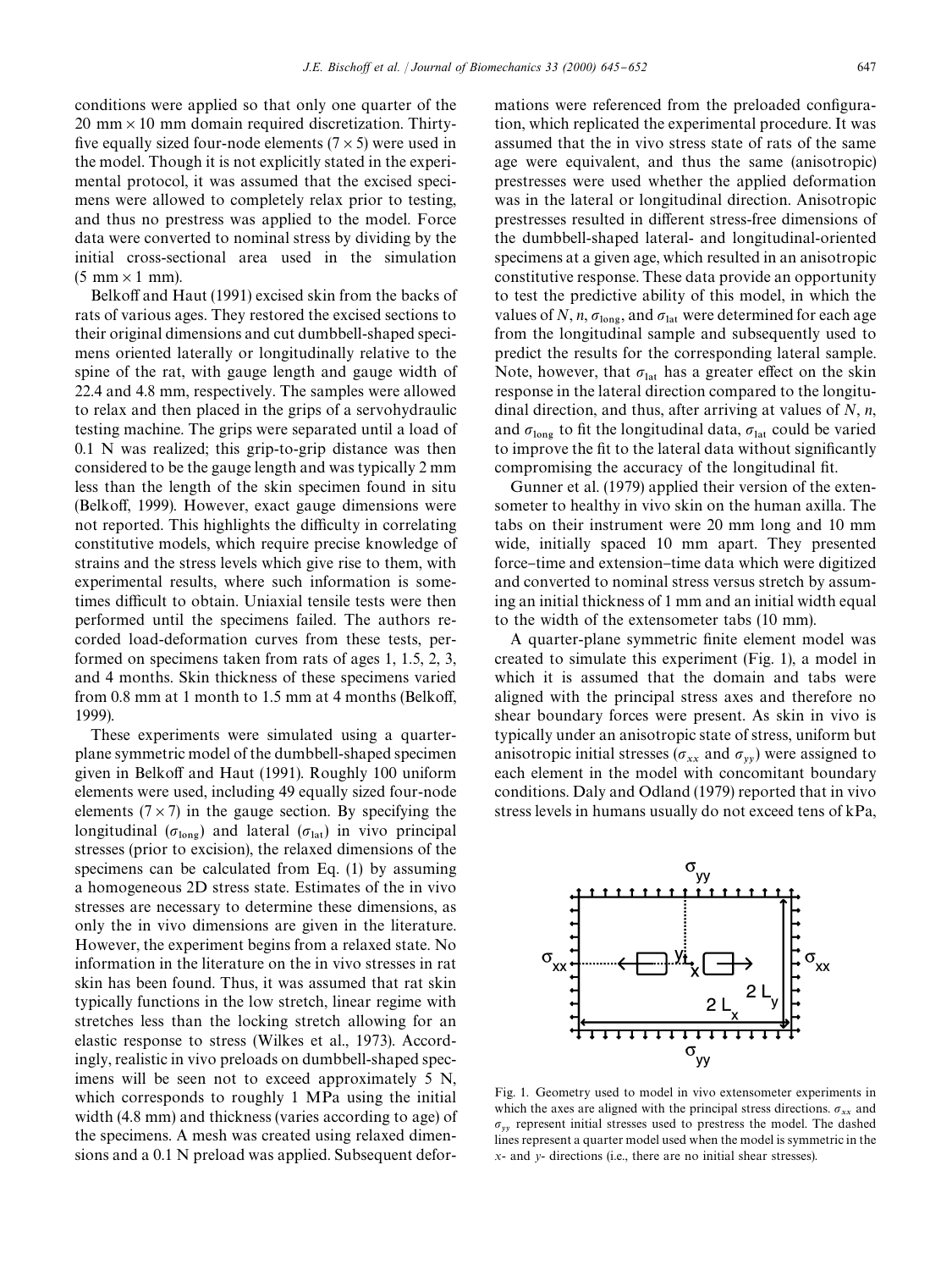so  $\sigma_{xx}$  and  $\sigma_{yy}$  were varied in this range. The boundary conditions were applied by transforming the initial stresses ( $\sigma_{xx}$  and  $\sigma_{yy}$ ) to forces applied at each boundary node, assuming each node on the boundary to have an area consistent with the boundary nodal distribution. Thus, an equilibrium between boundary nodal loads and initial stresses throughout the domain was achieved. Though the stress field of the in vivo skin samples are unknown, an allowance for this initial stress is physiologically relevant and necessary for successful modeling. Since this test was performed on an in vivo sample, the domain where finite element computations are performed must be truncated in a consistent fashion with appropriate boundary conditions (unlike the in vitro preparations where the computational domain is fixed by the sample size). As such, convergence of the model domain was confirmed by increasing  $L_x$  and  $L_y$  until a further increase in the domain size did not cause a significant (less than  $1\%$ ) change in the resulting stress field in the region of interest (the region between the two tabs of the extensometer). According to this protocol, the total mesh size arrived upon was  $L_x = 55$  mm by  $L_y = 40$  mm. A total of 4290 four-node elements were used (roughly  $65 \times 70$ , with no elements in the rigid tab region); smaller elements by a factor of 0.95 (relative to their next neighbor) were located closer to the tab edges. Extensometer experiments often give rise to stress concentrations at the trailing edges of the displaced tabs. To minimize numerical errors in simulating these portions of the domain, trailing corners of the tabs were slightly rounded. The tab was then displaced as per extensometer experiments, and stretch predictions were calculated relative to the prestressed model size.

True stress values were extracted from this simulation at a single representative node (located on the centerline midway between the two tabs) for each stretch increment. Nominal stress values were calculated by dividing these true stress values by the stretch parallel to the direction of the applied deformation; the stretch was calculated from the logarithmic strain at that node. These values are referred to as "nodal stress", and are the stress values that the tissue experiences. In contrast, the "applied stress" values were calculated by dividing the total force on the extensometer tab at each stretch increment by the initial area of the specimen between the tabs  $(10 \text{ mm}^2)$ . These estimates from the extensometer do not include the prestress on the tissue and do not account for the nonuniformity of the stress field between the tabs. Initial elastic moduli were calculated from each of these curves to assess the ability of an extensometer to measure an accurate initial elastic modulus. The modulus for either curve was calculated as the slope between the first two data points (superscripts (1) and (2)),  $\Delta \sigma / \Delta \varepsilon =$  $(\sigma_{xx}^{(2)} - \sigma_{xx}^{(1)})/(\ln \lambda_x^{(2)} - \ln \lambda_x^{(1)}).$ 

The parameters (*n*, *N*, and lateral and longitudinal prestress when applicable) used in simulations of all three experiments were determined by trial and error, fitting the predictions to the experimental data according to visual inspection. As *n* corresponds to an initial modulus and dominates low-stretch behavior, and *N* represents the square of a locking stretch (limiting extensibility) and dominates large-stretch behavior, simulations are sensitive to these parameters. The use of prestress in the model of the in vivo extensometer experiment reduces the apparent locking stretch and increases the apparent initial modulus, thus affecting the material response at all stretches. Hence, a fit requires the variation of the prestresses in tandem with the material parameters.

#### 3. Results

The simulation of the experiments described in Dunn et al. (1985) closely match their data at low strain (Fig. 2). The simulation parameters are  $N = 1.10$  and  $n = 5 \times 10^{22}$ /m<sup>3</sup> for normal skin, and  $N = 1.05$  and  $n = 5 \times 10^{23}$ /m<sup>3</sup> for HTS. The simulation captures the HTS response throughout the domain, whereas the healthy skin data are not well represented at high strains. Because the experimental results for the healthy skin exhibit an asymptotic strain hardening which is less than the hardening characteristic of biological materials, it is possible that an inelastic mechanism such as tearing may have occurred. This nontraditional hardening behavior could also be an artifact of the averaging of data from tests in different directions.

The digitized experimental anisotropic data from Belkoff and Haut (1991) closely match the corresponding finite element simulations (Fig. 3). Each curve in Fig. 3a has a corresponding curve in Fig. 3b produced without changing the material parameters (given in Table 1), the



Fig. 2. In vitro, uniaxial test data (indicated by open circles) from human skin under control and hypertrophic scar (HTS) conditions, adapted from Dunn et al. (1985). The corresponding best-fit curves (indicated by solid lines) from finite element simulations use parameters  $N = 1.10$  and  $n = 5 \times 10^{22} / m^3$  for control data and  $N = 1.05$  and  $n = 5 \times 10^{23}$ /m<sup>3</sup> for HTS data. These results indicate that HTS has a higher collagen network density containing fibers of shorter free lengths than in healthy skin.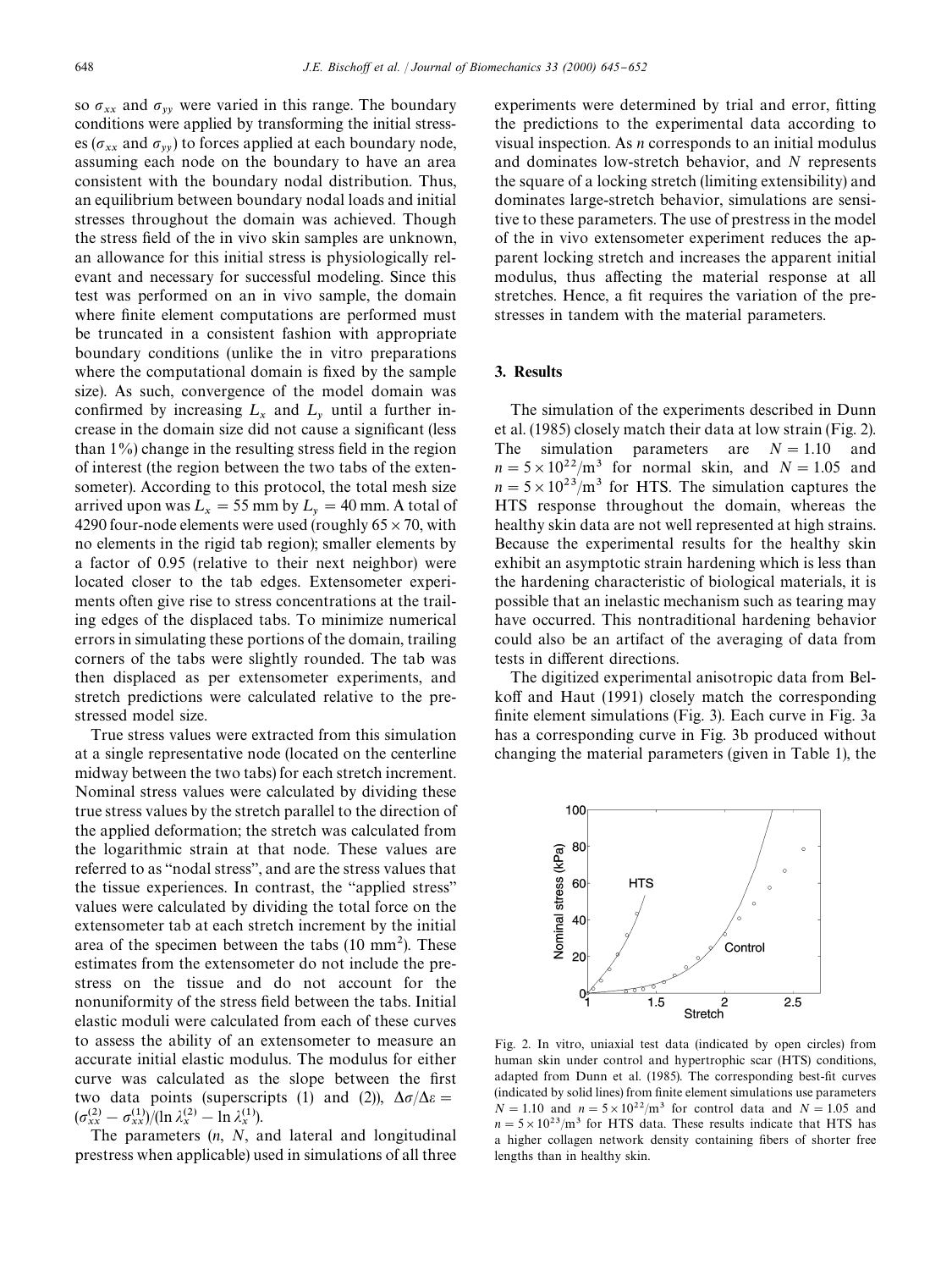

Fig. 3. In vitro, uniaxial test data from rat skin, adapted from Belkoff and Haut (1991), and best-fit curves from finite element simulations, demonstrating good fit to the anisotropic data. Parameters for the fitted curves are given in Table 1. Orientations are with respect to the length of the rat. In both figures, symbols denote data and lines denote fits obtained from simulations. Longitudinal data were used to acquire material constants and the initial stress field from simulations; these values were then used to predict the corresponding responses in the lateral direction.

Table 1

Parameters found from fitting longitudinal data from experiments by Belkoff and Haut (1991) and used to predict their laterally oriented experiments. Curves are shown in Fig. 3

| Age<br>(months) | Thickness<br>(mm) | $n(1/m^3)$           | N    | $\sigma_{\rm lat}$<br>(MPa) | $\sigma_{\text{long}}$<br>(MPa) |
|-----------------|-------------------|----------------------|------|-----------------------------|---------------------------------|
|                 | 0.8               | $0.7 \times 10^{26}$ | 1.40 | 0.89                        | 0.61                            |
| 1.5             | 0.95              | $0.9 \times 10^{26}$ | 1.23 | 1.08                        | 0.75                            |
| 2               | 1.1               | $1.2 \times 10^{26}$ | 1.23 | 0.70                        | 0.49                            |
| 3               | 1.3               | $1.2 \times 10^{26}$ | 1.21 | 0.67                        | 0.50                            |
| $\overline{4}$  | 1.5               | $1.2 \times 10^{26}$ | 1.20 | 0.53                        | 0.44                            |
|                 |                   |                      |      |                             |                                 |

only difference is the orientation of the specimen. As the age of the rat from which the sample is excised increases, the model parameters generally change in a consistent manner (Table 1); the collagen density *n* increases, whereas the free length of the collagen fibers *N* decreases. Additionally, the prestresses  $\sigma_{\text{lat}}$  and  $\sigma_{\text{long}}$  are generally lower at older ages than younger ages, and remain in the small stretch, linear range at each age.

The constitutive response extracted from a simulation of the experiment from Gunner et al. (1979) closely matches the experimental data (Fig. 4). The parameters used in the simulation are  $N = 1.2$  and  $n = 9.6 \times 10^{23}$ /m<sup>3</sup>, with a prestress of 51 and 0.5 kPa parallel to and orthogonal to the deformation, respectively. The simulation of this experiment by finite elements, where knowledge of stress and strain is available, demonstrates the inaccuracy of the often-used in vivo extensometer technique to measure true skin response



Fig. 4. In vivo extensometer test data from Gunner et al. (1979). Simulation uses parameters  $N = 1.2$ ,  $n = 9.6 \times 10^{23}$ /m<sup>3</sup>, a prestress of 51 kPa in the direction of deformation, and a prestress of 0.5 kPa in the direction orthogonal to deformation.

(Figs. 5 and 6). The deformation from the simulated extensometer test is distinctly not uniaxial, as the normal stress in the direction of the applied deformation is not homogeneous especially near the corner of the extensometer tab (Fig. 5). Hence, measurements based on an assumption of a uniform stress field would be in error. The variation of the applied stress response as measured via the extensometer from that of the actual nodal stress (Fig. 6) highlights the inaccurate initial modulus estimate from the extensometer (697 kPa), an estimate which does not account for the in vivo stress state. The actual initial modulus calculated from the nodal stress response at zero prestress is 102 kPa.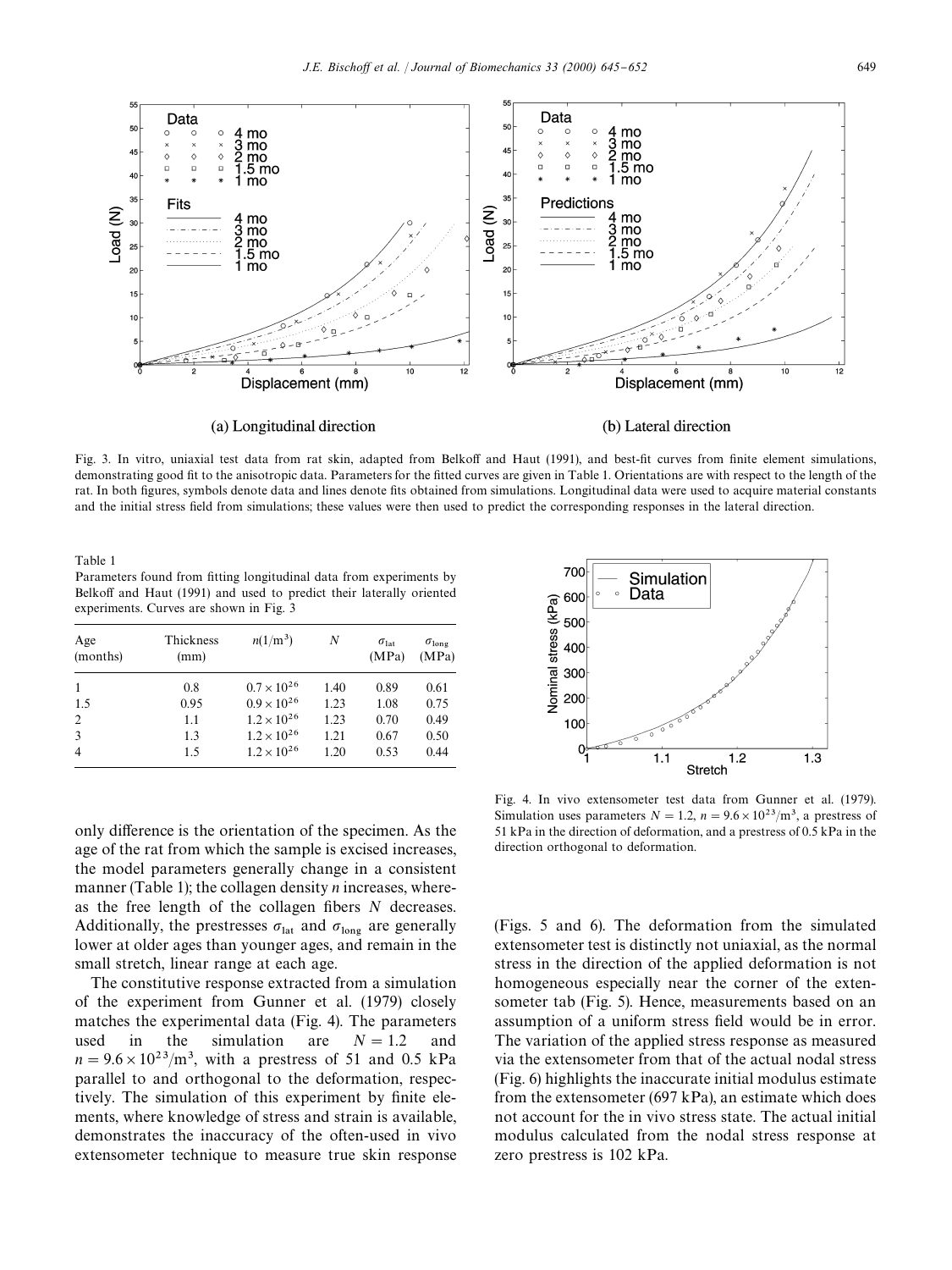

Fig. 5. Contour plot of normal stress in horizontal direction from simulation of in vivo extensometer test data from Gunner et al. (1979), exhibiting extensive stress concentration at the tab corner resulting in a response stiffer than uniaxial tension. Contour values are in  $kPa$ . This figure is focused on the region bounded by the tab (shaded portion of the figure) and the axes of symmetry (solid lines on right and bottom of figure).



Fig. 6. Nominal stress-stretch data from simulations of in vivo extensometer test data from Gunner et al. (1979). One curve is calculated from the true stress values at a single representative node in the region between the tabs ("Nodal stress"), and the other curve is calculated from the force data from the tabs ("Applied stress"). The dashed line indicates that portion of the stress-stretch curve which is realized during prestressing. Failure to account for the prestress in skin will therefore yield incorrect estimates of elastic moduli.

#### 4. Discussion

Previous attempts to model the elastic constitutive response of skin have been successful insofar as data obtained from experiments have been fit using phenomenological strain energy functions (Alexander and Cook, 1977). However, these models have not been applied to data from skin of different histologies to elucidate biological differences between samples. Comparisons between biologically different samples have generally been strictly qualitative (Ferguson and Barbenel, 1981; Stark, 1977) or based on an approximate calculation of the elastic modulus (Clark et al., 1996, 1987; Leung et al., 1984) that are not easily transferable to different experimental configurations. Accordingly, we hypothesized that experimental data from the literature could be modeled using a statistical mechanics-based constitutive model adapted for biological materials by incorporating physiologically meaningful parameters. Additionally, we hypothesized that anisotropic behavior could be modeled using an isotropic constitutive law in an anisotropic stress state. As such, data from various experiments could be contrasted, and the histological bases for differences in their constitutive responses could be explored.

A prestretched, initially isotropic constitutive law incorporated within a finite element model can successfully simulate the anisotropic response of skin obtained from in vivo and in vitro tests (Figs.  $2-4$ ). The stress-stretch curves extracted from the simulations closely match those obtained from uniaxial test data on in vitro skin samples averaged over multiple directions (Fig. 2) and from uniaxial test data taken in mutually orthogonal directions (Fig. 3), as well as from an in vivo extensometer test (Fig. 4). The strength of the modeling approach is clear in the simulations for which an anisotropic response is captured in two orthogonal directions without changing material constants (Fig. 3), indicating that skin is either isotropic, or has nearly orthogonal anisotropy. Fig. 3b represents predictions of material responses using material constants estimated from the independent results in Fig. 3a. In fitting the lateral data in Fig. 3b, however, there was some latitude in choosing the prestress in the lateral direction, as this parameter has a greater impact on the material response in the lateral direction as compared to the longitudinal direction.

The use of an anisotropic prestress state allows the initially isotropic constitutive law to model phenomena which otherwise would be beyond the scope of the model in two important ways. First, data obtained from in vivo tests sometimes reach the strain hardening region at lower measured stretches (Fig. 4) than in in vitro tests (Lanir and Fung, 1974), but a prestress in the simulation can account for this. Also, an isotropic model can predict an anisotropic response provided an anisotropic stress state is used (Fig. 3). However, in vitro data with no prestress (Lanir and Fung, 1974) that nevertheless demonstrate anisotropy cannot be simulated by this current model.

The constitutive parameters in the model used here,  $N$  (fiber-free length) and  $n$  (network collagen chain density), possess physiological meaning. The model parameters for the data from Dunn et al. (1985) imply that the collagen fibers in HTS tissue have shorter free lengths and the collagen network is more dense than in normal tissue, conclusions supported by histological examination and comparison of scar and normal tissue (Dunn et al., 1985). The fitted parameters for data obtained from Belkoff and Haut (1991), given in Table 1, indicate that as the age of the skin increases the collagen fibers are slightly less extensible, the collagen density is higher, and the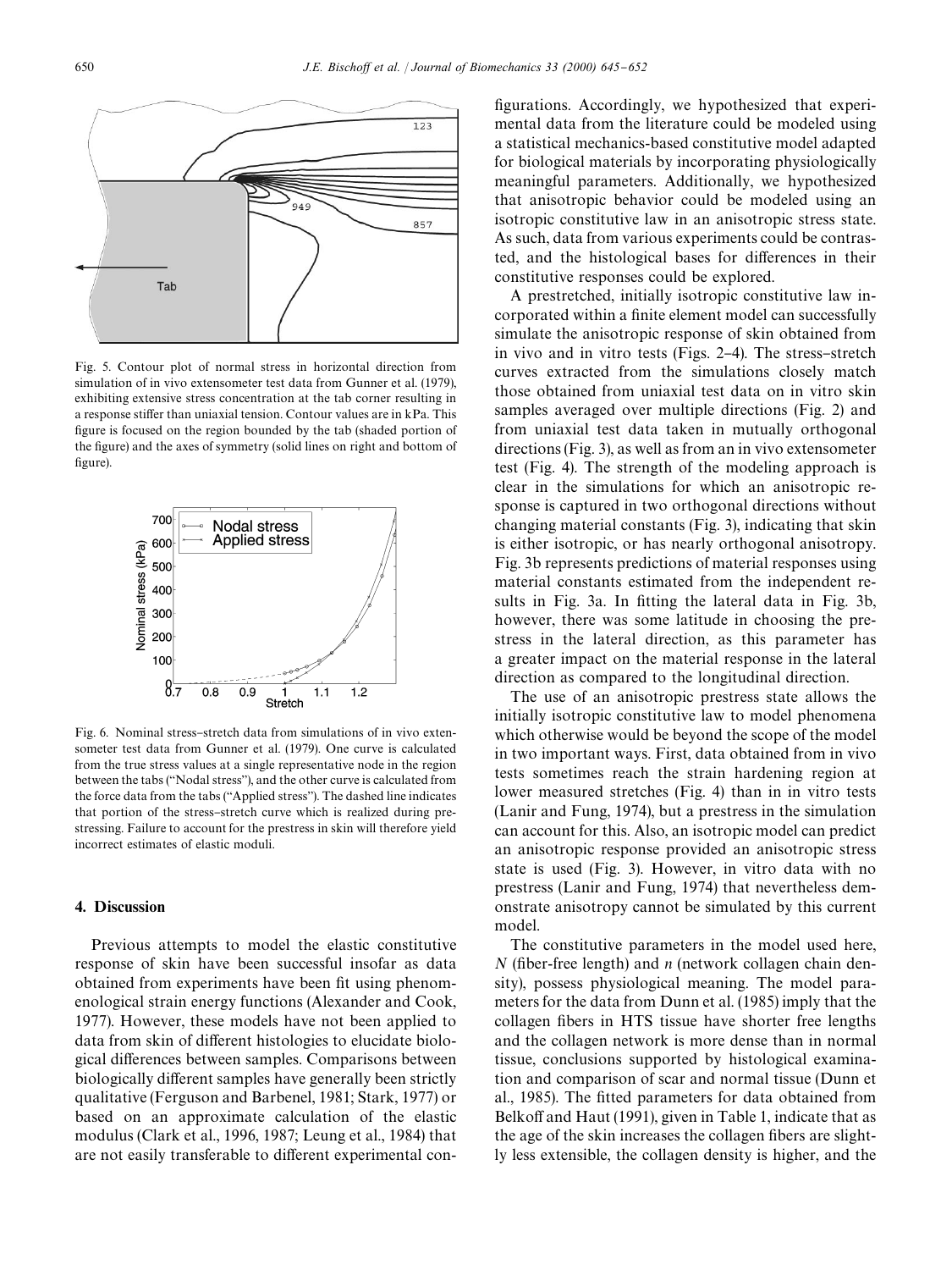resting stress level decreases. The loss in extensibility may arise from additional crosslinking during aging or from increased collagen alignment during growth. Higher network fiber density is consistent with either the production of collagen (in accordance with the histological evidence of Flandin et al., 1981) or increased crosslinking. These observations make intuitive sense when applied to data obtained from an immature animal, in which the morphology of skin is constantly changing as the animal grows to better accommodate and reduce in vivo stresses. From simulations of human skin (Figs. 2 and 4), the relatively low values of the fiber-free length  $(N = 1.05 - 1.2)$  indicate that the collagen fibers are aligned, supported by histological observations of skin (Wilkes et al., 1973). Results also indicate that the fiberfree lengths (*N*) of collagen in rat skin and human skin are comparable ( $N = 1.05-1.4$ ), but the network density (*n*) in rat skin is several orders of magnitude greater than in human skin. Additionally, the in vivo stresses in rat skin are larger than those in human skin. No histologic data to support or refute these observations have been found in the literature.

Modeling data from extensometer tests using the finite element method is necessary because such experiments do not create a uniform stress field (Fig. 5) from which simple metrics such as an initial modulus of elasticity can be extracted. Neglecting the pre-existing stress field is shown to skew calculations of an initial elastic modulus (Fig. 6). At low stretch  $(< 1.13)$ , the applied stress inferred from extensometer measurements is lower than the nodal stress in simulations. At larger stretches  $(>1.13)$ , the stresses inferred from the extensometer measurements exceed the true nodal stresses. Before any deformation is applied by an extensometer, the skin is in a state of stress. However, it is not possible for the extensometer to capture this information unless special techniques are performed beforehand to estimate the underlying stress field.

The success of the constitutive model used in this analysis to simulate the mechanical behavior of skin is largely due to the significant effect that the collagen network has on the large deformation response of skin. As the model is based on the statistical mechanics of long-chain molecules, any effects of the proteoglycan ground substance on the mechanical response cannot be modeled using the current constitutive law. Additionally, this law is strictly elastic; there is no time-dependent behavior. As such, viscoelastic properties of skin cannot be modeled. However, the effects of proteoglycans (and elastin) on the mechanical response of skin are significant only in the small strain response (Pereira et al., 1991), and viscoelastic effects are only appreciable at stress levels generally not seen in vivo (Daly, 1982) and do not affect the tensile stiffness of collagen-based tissues (Schmidt et al., 1990). As such, neglecting these effects in order to model the static response of skin to large deformations

does not seem to negatively impact the success of the model. The presence of material anisotropy in the collagen network, however, can contribute to anisotropic mechanical behavior (Lanir and Fung, 1974), and material anisotropy needs to be incorporated to develop a more robust model.

In summary, we have shown that a constitutive law based on the statistical mechanics of long-chain molecules accurately captures the mechanical behavior of skin in a variety of modes of deformation. By formulating the constitutive law in terms of physiologically meaningful parameters, changes in the histology of skin (such as collagen density and fiber length) are reflected in the parameters of the model. Additionally, finite element simulations have shown that an understanding of the stress state of a nonlinear material such as skin is critical to accurate modeling, and that care must be taken in interpreting results from extensometer experiments. Since some anisotropy (permanent collagen fiber alignment) appears to be present when skin is unloaded, an anisotropic, nonlinear elastic-plastic constitutive model is needed for greater modeling success. Efforts are underway to expand the modeling approach used here to describe the evolution of material anisotropy, as well as stress-assisted skin growth. To further develop such a constitutive model for use in skin mechanics research, and to test the physiologic meaning of the constitutive model parameters, it is necessary to apply techniques that allow for the accurate assessment of the in vivo stress-strain field, as well as for measurements of the fiber density and orientation, within in vivo skin.

## Acknowledgements

Support for this work was provided by a Graduate Research Fellowship to J.E.B. by the National Science Foundation, and is gratefully acknowledged.

#### References

- Alexander, H., Cook, T.H., 1977. Accounting for natural tension in the mechanical testing of human skin. Journal of Investigative Dermatology 69, 310-314.
- Arruda, E.M., Boyce, M.C., 1993. A three-dimensional constitutive model for the large stretch behavior of rubber elastic materials. Journal of the Mechanics and Physics of Solids 41 (2), 389-412.
- Barbenel, J.C., Evans, J.H., 1977. The time-dependent mechanical properties of skin. Journal of Investigative Dermatology 69, 318-320.
- Belkoff, S.M., 1999. Personal communication.
- Belkoff, S.M., Haut, R.C., 1991. A structural model used to evaluate the changing microstructure of maturing rat skin. Journal of Biomechanics 24 (8), 711-720.
- Burlin, T.E., Hutton, W.C., Ranu, H.S., 1977. A method of in vivo measurement of the elastic properties of skin in radiotherapy patients. Journal of Investigative Dermatology 69, 321-323.